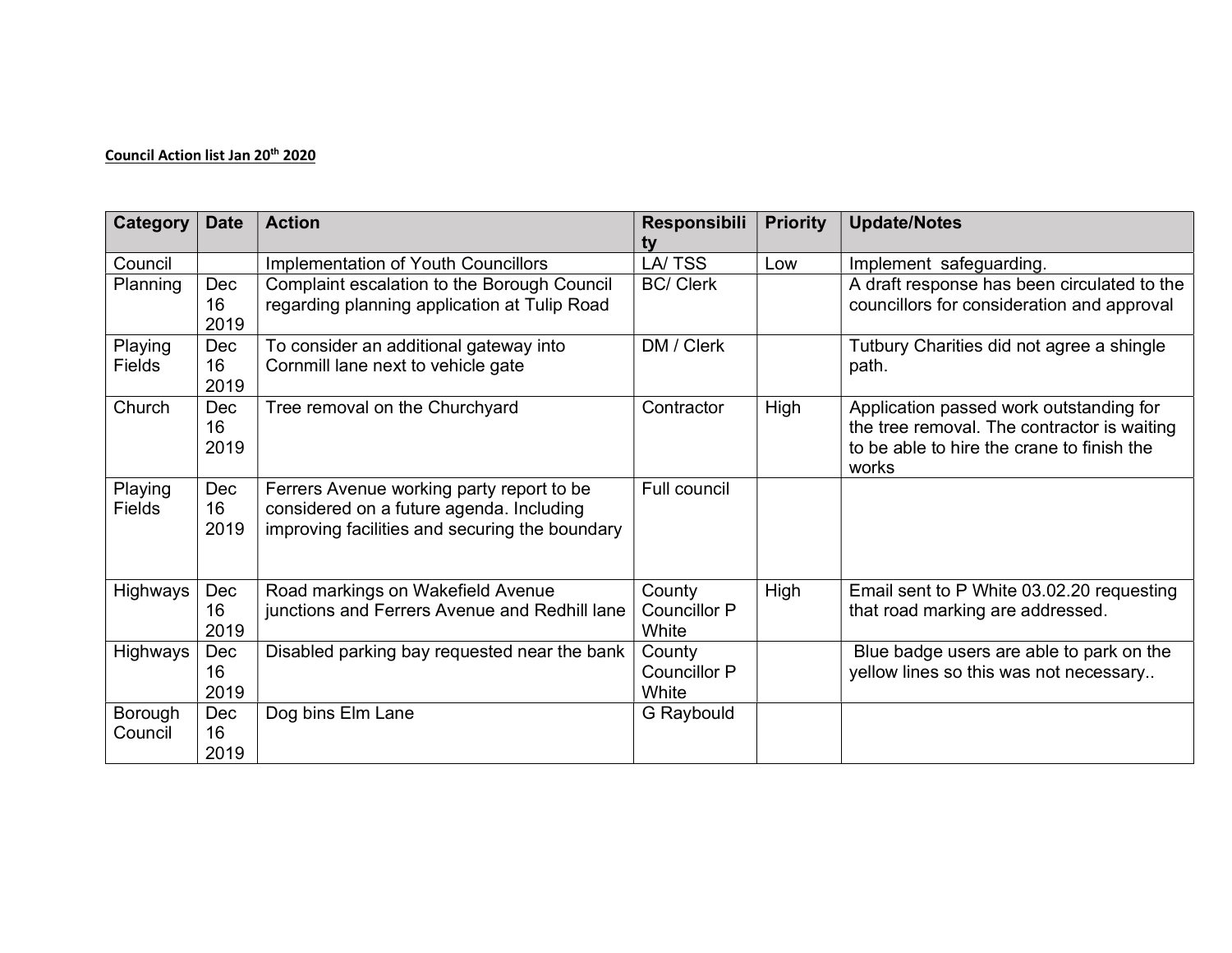| <b>Category</b>    | <b>Date</b>                   | <b>Action</b>                                                                                                        | Responsibili<br>ty            | <b>Priority</b> | <b>Update/Notes</b>                                                                                            |
|--------------------|-------------------------------|----------------------------------------------------------------------------------------------------------------------|-------------------------------|-----------------|----------------------------------------------------------------------------------------------------------------|
| Borough<br>Council | Dec<br>16<br>2019             | Drain Cover replacement Duke Street Car<br>park                                                                      | G Raybould'                   |                 |                                                                                                                |
| Borough<br>Council | Dec<br>16<br>2019             | Air pollution monitored to be installed                                                                              | G Raybould'                   |                 |                                                                                                                |
| Finance            | Dec<br>16<br>2019             | Internet banking cards for access                                                                                    | <b>Clerk</b>                  | High            | Complaint to get this sorted is still open<br>due to the closure of the online banking<br>team due to covid 19 |
| County<br>Council  | Jan<br>2020                   | To remove the silk mill Sign from the village                                                                        | County<br>Council,            | Low             | Fault logged 03.02.20 4187669 a workd<br>request has been raised.                                              |
| Borough<br>Council | 20 <sup>th</sup><br>Jan<br>20 | To ensure that the library bus and related<br>users has code for the car park                                        | County<br>Council             | High            |                                                                                                                |
| Borough<br>Council | 09.06<br>.20                  | To investigate mobile recycling facility to visit<br>the car park to periodically for larger amounts<br>of recycling | G<br>RAYBOULD'                | Medium          |                                                                                                                |
| County<br>Council  | 20.04<br>.20                  | Treatment of Japanese Knotweed                                                                                       | G Batey<br>County<br>Council  | High            | Issue logged 20 .04.20 2 with County<br>Council April awaiting works to be carried<br>out                      |
| County<br>Council  | 08.06<br>.20                  | Removal of Tree stump from the Triangle                                                                              | T Mellor<br>County<br>Council | Medium          | Awaiting confirmation from Trevor to get<br>this removed.                                                      |
| County<br>Council  | 08.06<br>.20                  | Resident concerns regarding tall trees at the<br>end of Elm Lane affecting property in Park<br>Pale                  | County<br>Council             | Medium          | Fault Logged awaiting response                                                                                 |
| County<br>Council  | 08.06<br>.20                  | Resident concerns regarding the blocked off<br>exit from Peveril Homes onto Green Lane                               | Highways<br>County<br>Council | Medium          | P white has chaed the issue with Highways<br>to assess a suitable pedestrian gate.                             |